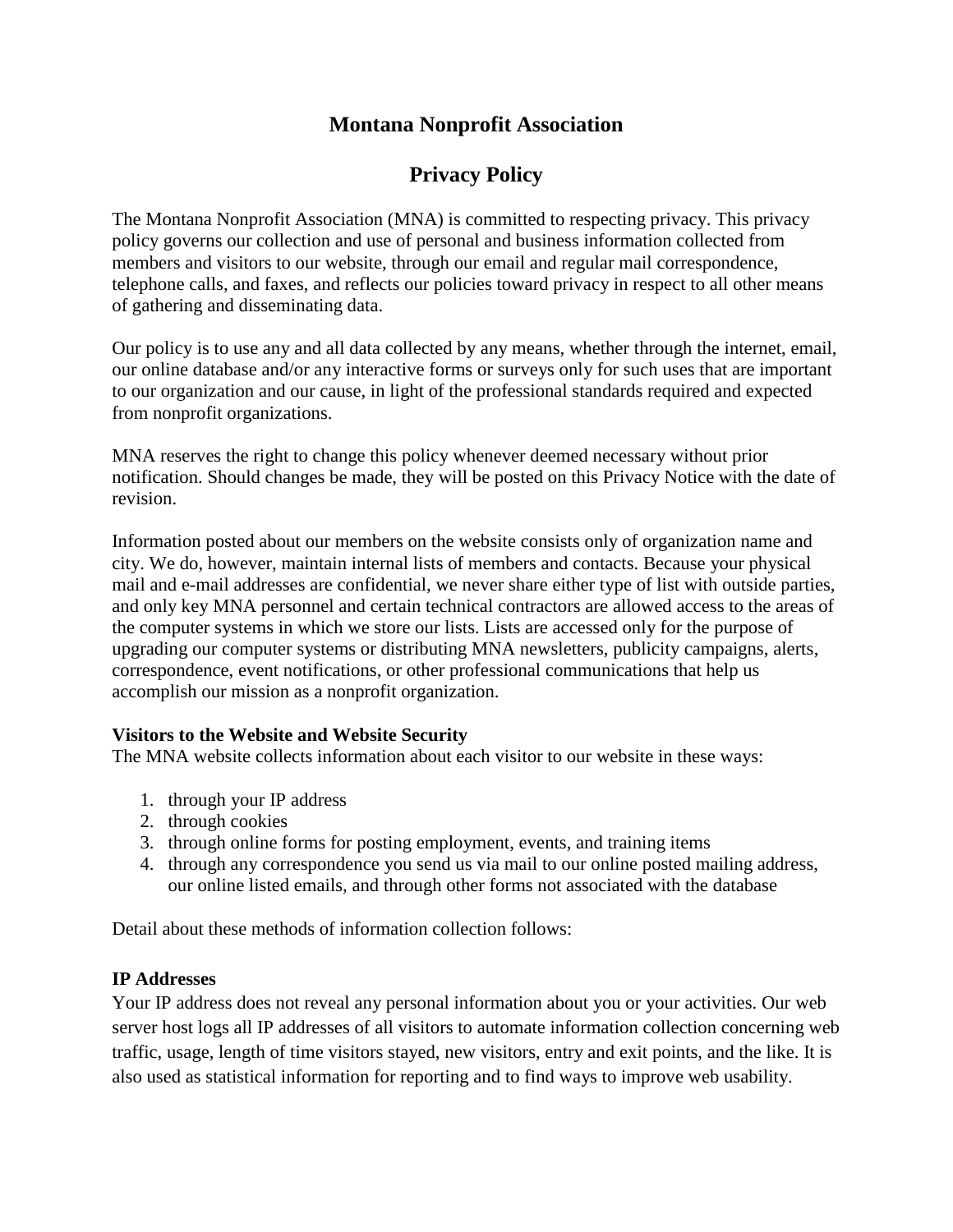### **Cookies**

Our website uses cookies to gather information about traffic and to enhance your visit to our site. A cookie is:

"A message given to a Web browser by a Web server. The browser stores the message in a text file. The message is then sent back to the server each time the browser requests a page from the server."

Definition from Webopedia at: http://www.pcwebopedia.com/TERM/c/cookie.html, accessed 02/20/2004.

Cookies are used to customize web pages to provide the user with preferences. They can be deactivated in your browser if you wish by configuring your browser's preferences not to accept them. No information gathered by any cookies we have on our site is used to disseminate information about your personal use of the Internet, nor is it ever used for any marketing or advertising purposes.

### **Online Forms**

Online forms are generated by our database to gather information about you and your organization when you register as an author, post an employment opportunity, an event, or training. None of this information is shared with 3rd parties, except that which is intended to be shown on results pages as delineated on the form. If you post information that is available on the web, and wish to have it removed or corrected, please contact us, and we will comply with your request as soon as possible.

#### **Correspondence**

None of your contact information or any of your correspondence that you send via regular mail, online through forms, through email, or any other means is ever sold to third parties under any circumstances, and is used only to conduct our daily business in accomplishing our mission under our policies as a nonprofit entity.

#### **MNA Sharing Practices**

None of the information we collect is shared with any 3rd-party except as aggregated statistics for organizational performance reporting purposes, capturing and defining web traffic patterns, and website improvement. Information of this kind is never used to track or monitor individual users. Our purpose is to provide communications and collaboration with and among nonprofits, to improve the information flow to the nonprofit community, and to improve the content and usability of our website, programs, products, and services.

If you send us questions about our website content or any of our areas of operation, we may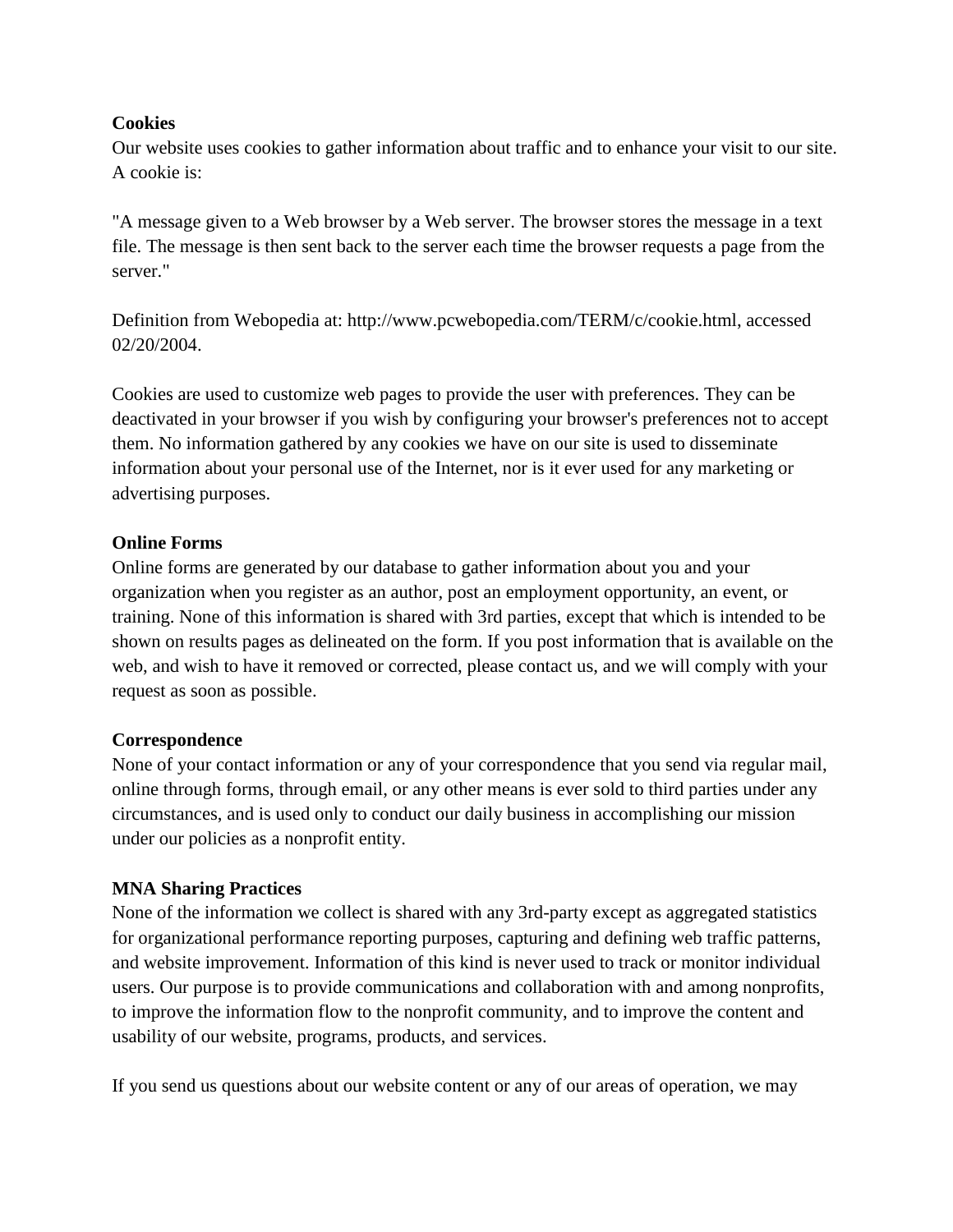forward your request for information to parties who would be able to assist you, or we may respond to you with that information in kind. You may at any time request us not to do so, and we will comply with that request, except as we are required by legal regulations or a court order to do so. It is unlikely we will contact you for verification, but we reserve the right to do so, should it become necessary. If you contact us by email or phone, we may ask you to verify your personal information so that we may respond to your inquiry with an assurance of your identity.

Our online database is protected by security put in place to safeguard data integrity and to prevent unauthorized access and/or use of its systems. These security measures have been designed to provide the user with reasonable protection of private information entrusted to our possession.

# **Opt In/Opt Out of MNA eNews**

Sign up for MNA eNews by clicking the eNews Signup link on any page of the website. Once you are part of our contact/distribution lists, you can opt out any time you like by contacting MNA by email or by calling 406-449-3717.

# **Links to Other Websites**

MNA serves as an information clearinghouse for nonprofits across the state, and our website links to many other websites at the national, regional, state, and local levels. Although we work hard to make sure we are linking to appropriate sites, and take full responsibility for the content of our site and our own privacy policy, we are not responsible for the privacy practices or the content of sites to which we link.

# **Online Surveys**

Occasionally we may ask you to participate in online surveys in the interest of accomplishing our mission. Such surveys are always on a volunteer basis, and it is not necessary for you to fill it out. Should you decide to fill a survey out, the types of information that are collected may include demographics such as zip codes, age group, services received or provided, etc. However, none of this information will be collected on any one individual or that can be used to identify any one individual. Survey information is used in the aggregate to improve our organizational and online services.

# **Corrections to Personal Information**

If your personal or your organization's information needs to be updated, please contact MNA by email or by calling 406-449-3717

# **Online Purchases**

MNA may provide you with links to affiliate sites to allow you to purchase items related to nonprofit concerns and activities. Any transaction conducted as a result of those links is not